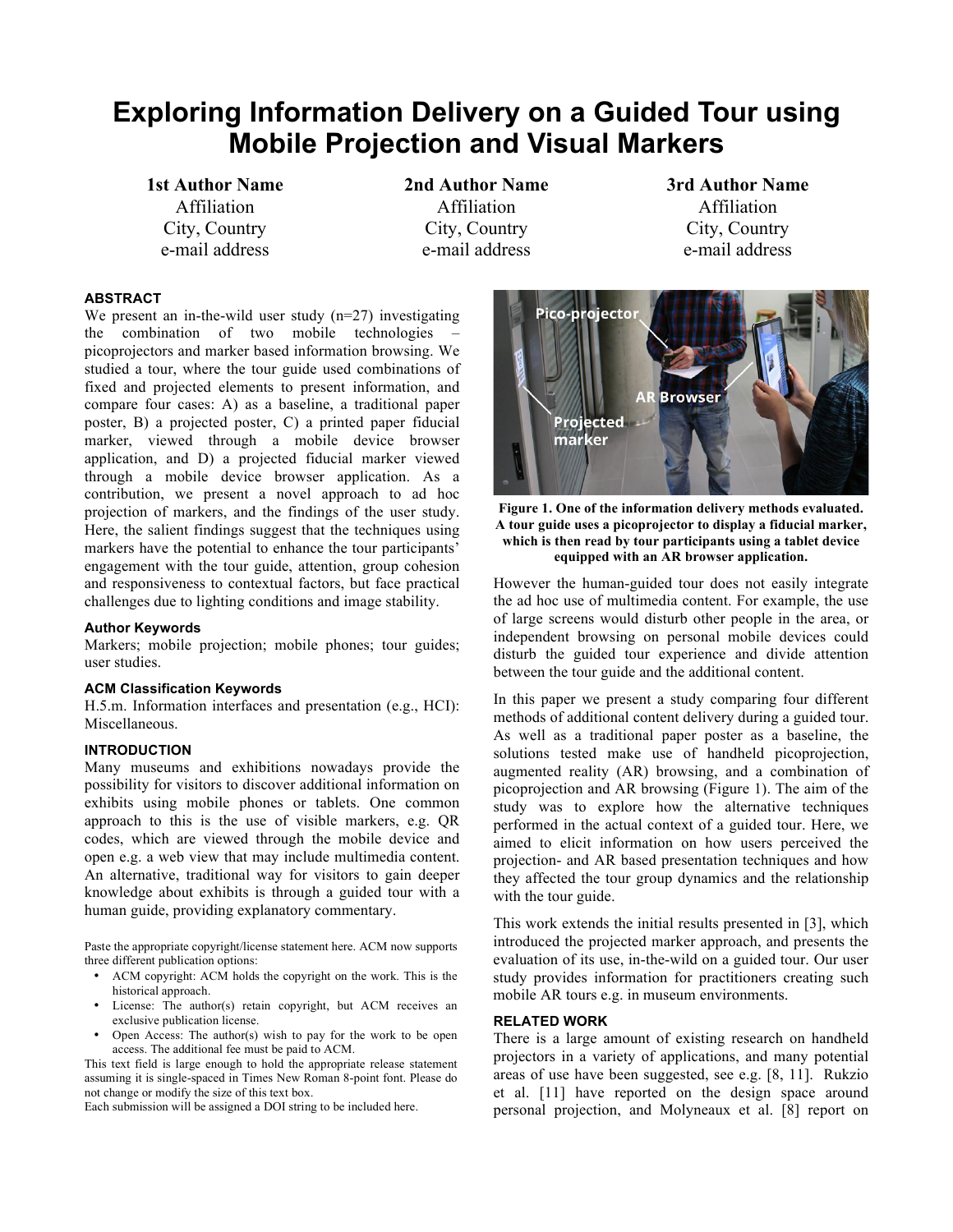studies using handheld projection both for infrastructurebased and infrastructure-less cases. Related to navigation, mobile projection has been used e.g. to augment maps [6] and to guide museum tours [13].

Visual markers such as QR codes provide visual affordance of the interaction possibilities. However, Mäkelä et al. [7] has pointed out that they give a somewhat technical impression and are not aesthetically pleasing. The AR based MapLens concept [9] examined the use of a physical map in guiding groups in-the wild. The study findings suggested that participants concentrated more on tasks, which involved e.g. problem solving and social interaction. The use of MapLens reportedly had the effect of integrating the participants in the study group, improving the cooperation in executing the study task. There have been a variety of studies on the use of QR codes in libraries and museums, e.g. [2] report on a QR code based children's game in a museum. Similarly [5] report on the use of QR codes in outdoor learning environments. The low usage of QR codes deployed in a library environment is noted in [12]. Considering other types of physical tags, Hardy et al. report on an in-the-wild study on user customizable NFC tags [4], demonstrating the versatility of tag based approaches.

The combination of projection devices and fiducial markers to create a located information display is explored in [1], where a user could project exhibit related imagery onto the exhibit object itself. Our approach is somewhat opposite to this, in that we project the marker, which is then read by the tour audience using smartphones and tablets.

This paper contributes by presenting, as far as we are aware, the first evaluation of the use of the projected marker technique on a guided tour. This differs from prior work that has e.g. reported on the use of static printed AR markers in various education oriented contexts [2,5,12].

#### **CONCEPT AND COMPARATIVE USER STUDY**

## **Concept and Implementation**

In the projected markers concept the tour guide uses a mobile phone integrated picoprojector to project a fiducial marker to a wall near an exhibit. Exhibition visitors then use their mobile phones to display an AR view with extra multimedia content based on the projected marker. The tour guide can dynamically select which marker to project, and hence control the content seen by the visitor group.

We implemented an AR viewer application using Unity 3D and the Vuforia AR plugin, which was then deployed as an Android application. The fiducial markers that were used to were designed in Photoshop and optimised for recognition in low contrast conditions, i.e. such as when projected. As a handheld picoprojector we utilized the Samsung Galaxy Beam projector phone. The tour participants used a mixture of mobile devices to view the AR content (Samsung Galaxy Tab 4 tablets and Samsung Galaxy S5 and Motorola Moto G smartphones)

#### **Comparing Information Delivery Methods**

To provide data on the relative benefits of the projected marker solution vs. other approaches applicable to the same context, we designed a comparative user study. The study included 4 different methods of providing additional information to a guided tour audience, (A) a traditional paper poster, (B) a projected poster, (C) a printed AR marker, and (D) a projected AR marker (Figure 2). The actual content in all 4 formats was identical.



**Figure. 2. The 4presentations techniques compared in the user study.**

The study context consisted of guided tour at a university campus for new university students. Eight different pointsof-interest (POI) were situated around the university building and content for each was created. The content at each POI consisted of a few sentences of text and a picture. Each of the four presentation techniques A-D was used at 2 of the tour POIs.

#### **Study Procedure**

We recruited 27 test participants (14 male, 13 female). The participants' ages ranged from 18 to 37 years ( $M = 25$ , SD = 5.6). All the participants were students, owned a mobile phone and 26/27 owned a smartphone. Of the participants, 19 were familiar with augmented reality, but only 12 of them had used augmented reality applications or similar. Almost everyone (24/27) had used QR codes before, but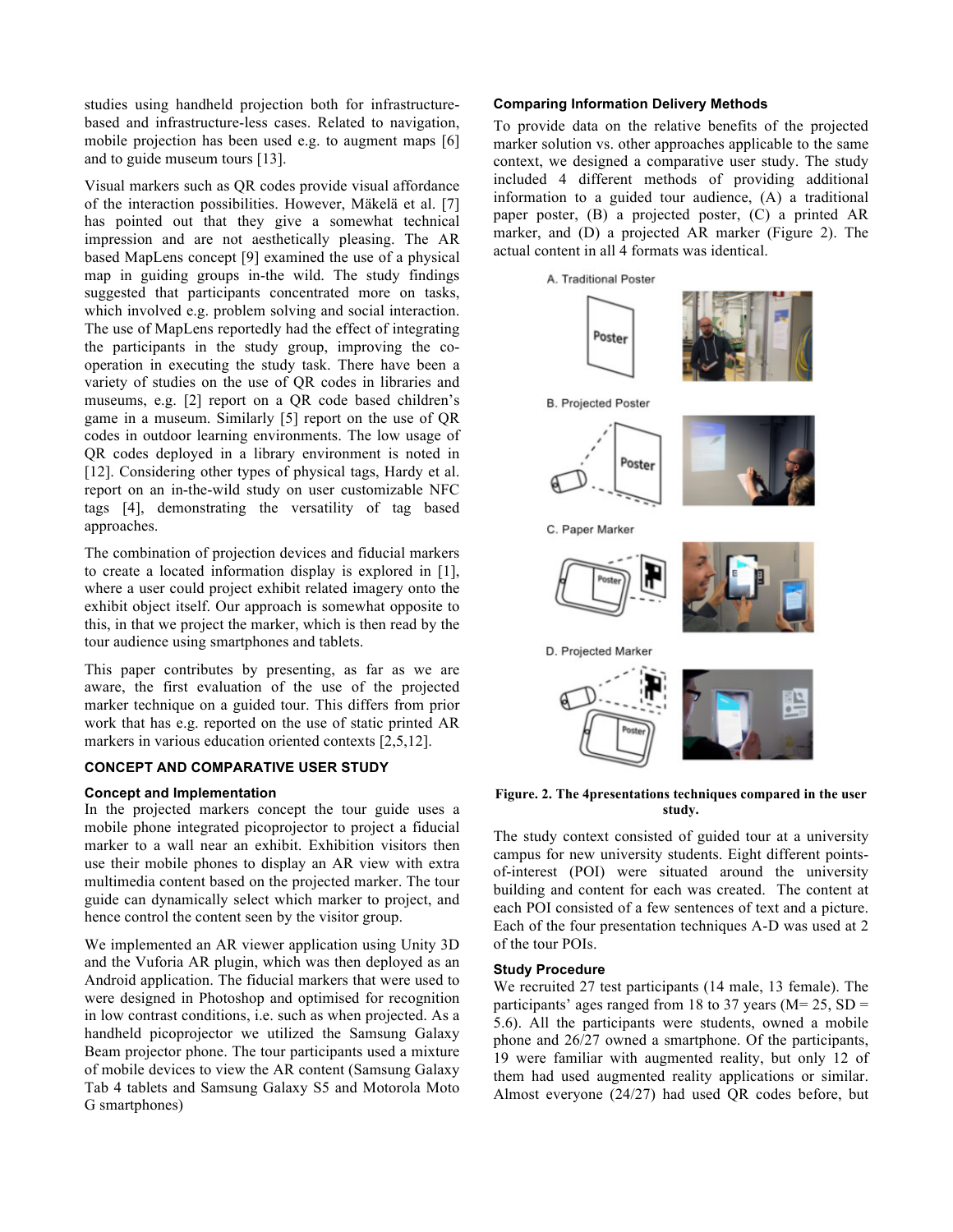only 5/27 had used mobile projectors. The participants were divided into 6 tour groups with 3-6 participants per group. The direction in which the groups completed the tour was counterbalanced to reduce learning effects.

The study procedure consisted of filling out background questionnaire, the guided tour itself (which lasted around 30 minutes), and completing a written survey. The participants rated each of the presentation methods against five different user experience criteria on a 7-point rating scale. Participants had also a chance to select their preferred method and give free comments explaining their selection. Additionally, participants were asked to ideate different use cases for each presentation method. A researcher observed the tour, and took notes in situ. The location of the tour POIs is illustrated in figure 3.



**Figure 3. POI locations and types on the tour.**

# **RESULTS**

## **Subjective Ratings**

Participants' ratings for the presentation techniques against the criteria; *fun, easy, useful, interesting* and *versatile* are shown in Figure 4. It can be noted that the novel presentation techniques were considered more fun and interesting, compared to the traditional paper poster. However in terms of ease of use (easy), the paper poster was ranked highest. The paper marker solution (C) also scored somewhat higher in terms of its ease of use than the techniques involving projection (B & D), with 74% of participants ranking it on the positive side.

When asked to select their preferred presentation solution 41% selected the paper marker solution, 30% the paper poster, 19% the projected marker and 10% the projected poster.

## **Qualitative Feedback**

The test participants' qualitative comments were analysed using an open coding approach based on the underlying concepts and their properties (Table 1).

The paper poster (A) received many positive comments regarding its availability i.e. that it did not require any special technology to view it. In this respect a participant commented: *"This [paper poster] doesn't require a separate device to read the information and doesn't need any power. Posters are clear and easily accessible"* (#14).



**Figure 4. Ratings for each of the presentation formats. A = paper poster, B = projected poster, C = paper marker, D = projected marker.**

On the other hand, participants commented that the paper poster presentation required a big physical space and that paper as a material was not seen as ecological compared to other presentation approaches. Clearly participants identified the paper format to be less adaptable than the other formats, receiving 5 negative comments in this respect vs. other formats which each received at least 9 positive comments relating to their adaptability. The attractiveness of paper posters was also commented negatively. Interestingly, one participant commenting that there are issues of 'display blindness' [Mueller] also with paper posters, *"Boring, and you might miss it if there's a lot of another information around."* (#27).

The projected poster (B) was considered as adaptable, and received positive comments about its immateriality and mobility. One participant noting, *"It's mobile, versatile and inspiring. It can be used in many situations and different places"* (#2). Also, it was seen as benefit that there was no need for the information to be in a fixed location, or for it to be visible all the time.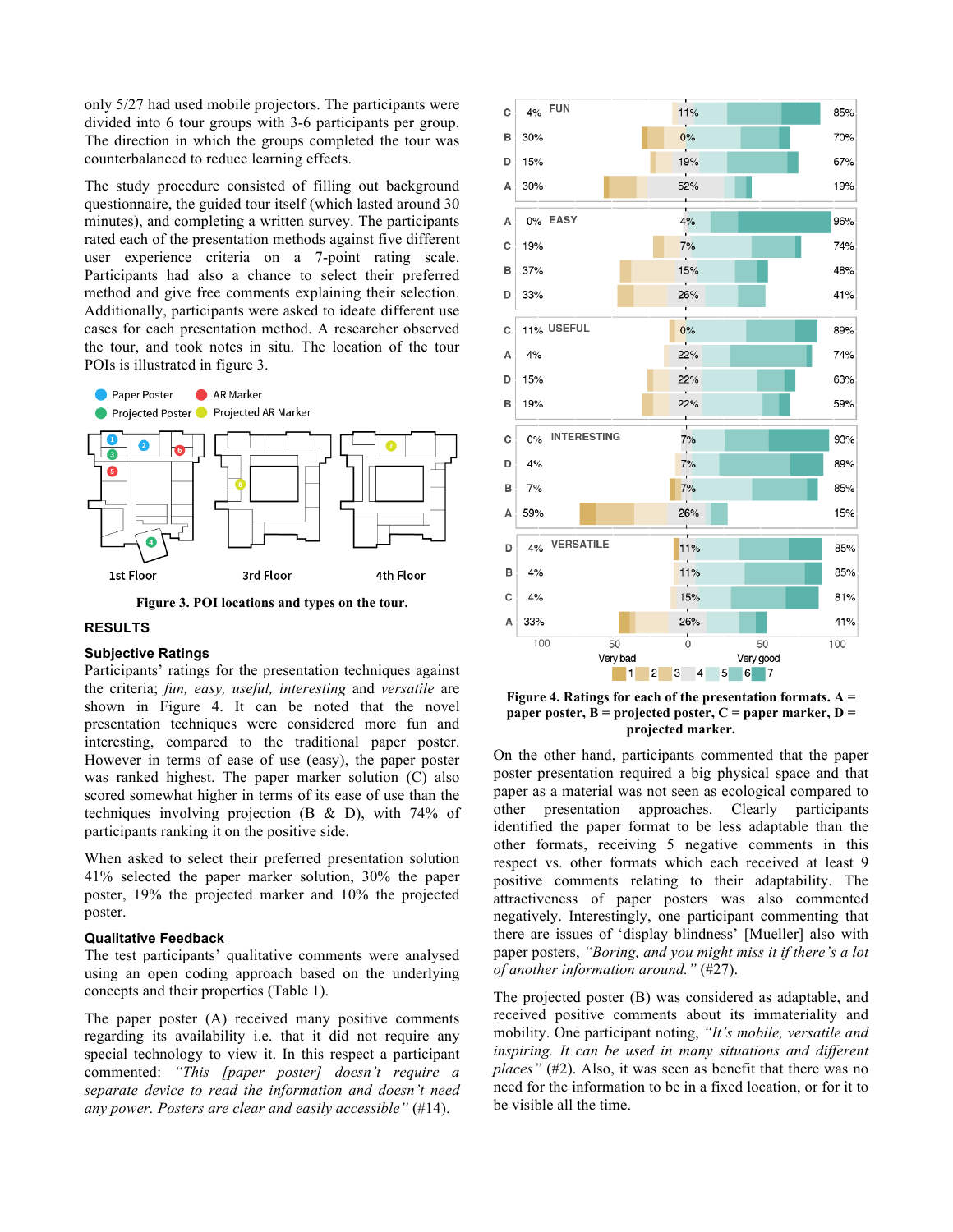| Category              | Paper<br><b>Poster</b><br>(A) | <b>Poster</b><br>(B) | <b>Projected Paper AR</b><br>Marker<br>(C) | Projected<br><b>AR Marker</b><br>(D) |
|-----------------------|-------------------------------|----------------------|--------------------------------------------|--------------------------------------|
| <b>Attractiveness</b> | $+2/ -8$                      | $+5/ -4$             | $+10/ -6$                                  | $+11/ -5$                            |
| <b>Reliability</b>    | $+8/ -8$                      | $-19$                | $+4/ -12$                                  | $+2/ -15$                            |
| Availability          | $+36/ -10$                    | $+19/ -12$           | $+12/ -16$                                 | $+8/ -18$                            |
| <b>Adaptability</b>   | $-5$                          | $+9$                 | $+9/ -1$                                   | $+12$                                |
| <b>Novelty</b>        | $-6$                          | $+1/ -1$             | $+3$                                       |                                      |
| Uncategorized         |                               | $\mathcal{D}$        | $\mathfrak{D}_{\mathfrak{p}}$              |                                      |

## **Table 1. Open coding based analysis of the participants' comments during and after the tour. Positive numbers (+) indicate positive remarks, negative numbers represent negative remarks.**

Example comments being, *"There's no need for paper and you can project poster to any flat surface"* (#7) and *"No need to have all kinds of papers around, and you can see the information only when needed"* (#16). However, there were many negative comments about the perceived reliability of the projected poster solution. Issues here related to the reliability of the projector itself and visibility problems in a brightly lit environment, *"If someone switches the light on in the room, it's hard to see information"* (#22).

The paper marker based presentation format (C) was praised for its small need of physical space, accounting for positive comments in the categories of *attractiveness* and *availability*. Participants commenting e.g., *"It takes only little space and is practical"* (#6). Participants also liked the possibility to update the content i.e. its *adaptability* Participant #1 commenting, *"The information requires just a little physical space and you can add other media as necessary"*. Similarly with the projector solution, negative comments were related to the requirement for electronic hardware, accounting for many negative comments in the categories of *reliability* and *availability,"[It] requires a special electronic device to work and not all will have it"*  $(H14)$ .

The projected marker solution (D) was also seen to suffer from its need for technology, some participants considering it complex, *"It requires two devices. It's not very tempting"* (#26). It was considered positive that there was no need for any visible markings on the environment at all, increasing its *attractiveness*. In this respect participants commented, *"This might work on tours and in bigger presentations as there is no need to attach information to the wall"* (#17), and "*No pointless papers on the wall anymore"* (#3), "Y*ou can show information when needed. You can also control when that information is available and when isn't"* (#10). Additional problems highlighted with the *reliability* of the projected marker solution related to disruptions caused by users and environmental conditions for example shaky hands or a brightly lit environment: *"The devices are shaking so the picture is shaking."* (#6).

Focusing on the guided tour use case, many participants commented that the projected markers solution would be useful in guiding group situations. Specifically, museums or other historical locations were mentioned as applications. Here, it was noted by participants that the solution created the strongest link between the guide and audience and also supported cohesion between the tour audience.

## **DISCUSSION**

From a purely functional viewpoint the traditional paper poster was clearly considered as the easiest solution by the test participants. The remaining solutions were ranked approximately equally in terms of ease of use. However, considering more experiental aspects, the paper poster was seen as less fun and less interesting. In comparison both of the marker-based solution were rated strongly in terms of fun and interest, and they were commented to be attractive. The main limitation of the projector-based solutions was that the luminance of the handheld projector made it impossible to use the solutions in direct sunlight. The stability of the both the projector solutions was also challenging, and this was doubly so in the case of the projected marker case, where two parties contributed to the physical instability.

In terms of versatility the paper poster was considered limited, the projected poster and the two marker based solutions being considered as more versatile. Interestingly, some comments related to the paper poster concerned sustainability aspects, i.e. that it was using natural resources and would need to be thrown away and replaced if the content changed. The possibility to project markers in a variety of positions was seen as beneficial to allow flexibility to cope with different group sizes, and create a more intimate experience when the group contained fewer members.

We acknowledge that our work is limited by its single context and the limited number of test participants. However as it was carried out in an authentic context, we believe our findings have validity for application to other environments and contexts.

# **CONCLUSION**

We conducted an in-the-wild user study (n=27) comparing methods to provide additional multimedia content to guided tour participants. Four methods were compared, a paper poster, a projected poster and printed and projected fiducial markers viewed through a mobile device AR browser. Overall, the paper fiducial marker based solution was preferred with 41% of participants selecting it as their preferred solution. The projected markers technique was considered to have potential to enhance the tour participants' engagement with the tour guide, improve attention, group cohesion and responsivity, but would face challenges due to lighting conditions and image stability.